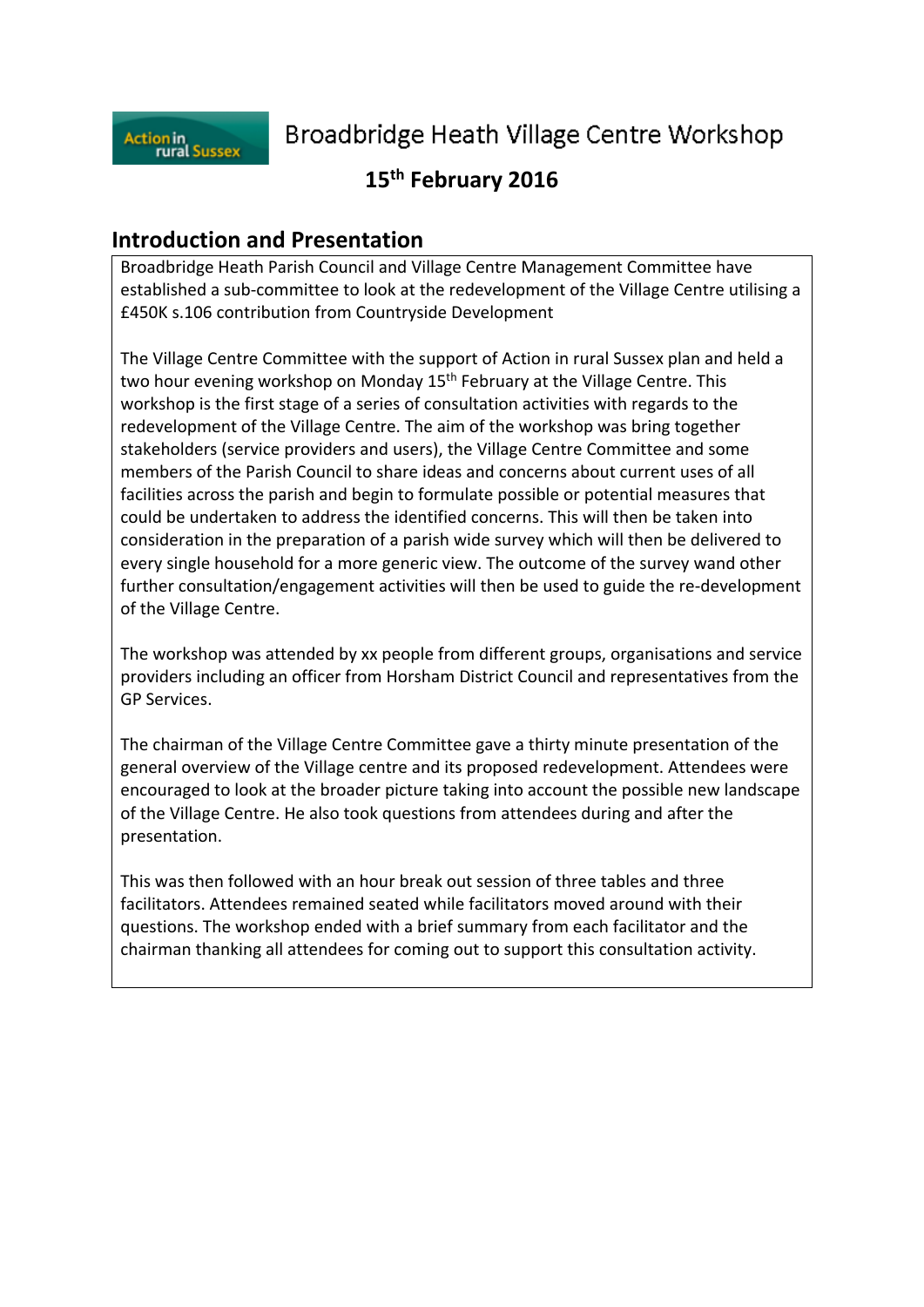## **Outcome of Breakout Session**

## **Question: What are your group/organisation aspirations and how does that impact on the facilities you need in future?**

Groups:

- Young people: A growing population and likely to increase with new development. There is only one youth club. (Liz and Tim – youth club growing – would like to expand and add youth club) Outgrowing or part utilising scout hall 10 -14 up to 19
- Barry Skylarks struggling to fit in all preschool children. Currently 40 children
	- Nursery could conflict
	- All morn and 2pms capped by other users.
	- In 2017 all children will receive 30 hours (currently 15)
	- Future unknown, dependent on number of factors, space being one as storage is a struggle with setting up and packing away. The display areas are currently limited and would need dedicated storage. A nursery in the new development, with its own entrance, sleep rooms, dedicated storage space and purpose built.
- St Johns landing and could assist skylarks. Restricted by storage space
- Sea cadets: Hoping to grow and will need a dedicated space for army. Parade space and classrooms can be shared
- Social Club: Needs redesign space/garden/patio and outside space. S they lose out in the summer. Storage restrictions.
- Scout Hall: back room expanded. Own hall therefore danger of lost income
- Muntham House: Make a practice area sound proofing and sponges for indoor training
- Brownies: size of hall is good, Residential space (sleep overs). Also lack of leaders,
- Football club: dancing not much parking outside the church, increased laybys.
- Cricket Club indoor facilities
- Bob Sulvers growing membership
- Older Persons: more facilities for older, bowls, pentangle, older persons clubs, meeting rooms, chess, concrete chess outside.

## **Scope to consider for new centre**

- Current one lacks a real outside community/ hard court area, safe space. Expand diverse hall, indoor/outdoor space
- Café with meeting areas with an outside covered space with a versatile opening
- Health care and wellbeing Flexible space and facilities for a one day a week GP practice with Health visiting GP/Nurse clinics/ sexual health Healthcare facilities/ wellbeing, first aid treatment rooms with equipment (the first aid component should be for all community buildings)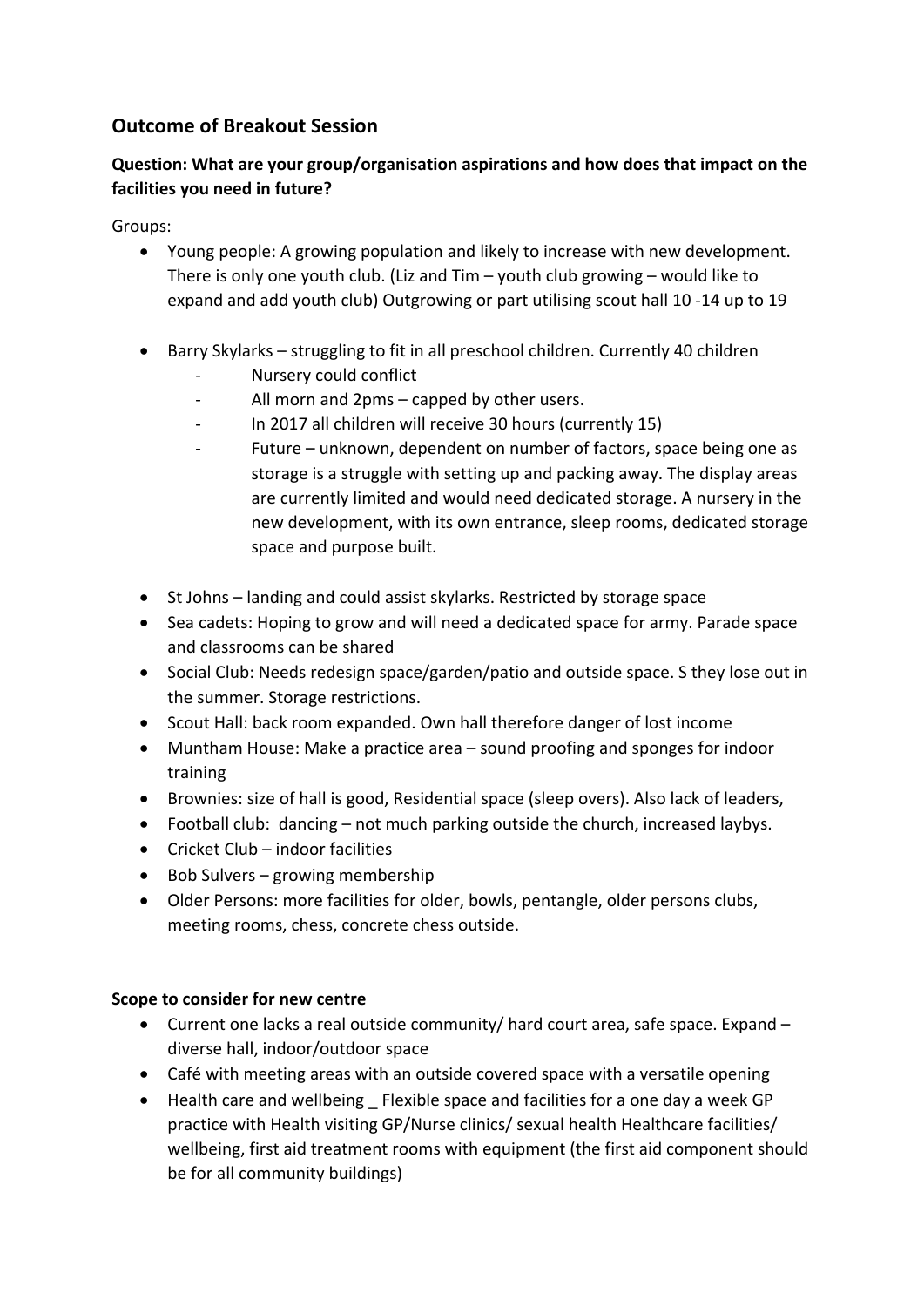- A couple of classrooms/armoury
- Social Club redesigned space/ outdoor space/ patio
- Flexible upstairs space?

#### **Facilities: to consider for new centre**

- Activities for older people, bowls, pentangle, non-sporting
- Dedicated storage spaces (for Guides, Social Club, Skylarks, etc)
- Warm and cosy social space, well lit, cosy and fit for purpose
- Better kitchen, current kitchen not big enough (maybe a smaller separate one for Skylarks)
- Proper facilities including heating and lighting
- Flexible rooms with good Wifi
- Showers and a shower block
- Separate entrances
- Bigger, safer car park with security
- New chairs and furniture
- Possibility of folding screens
- Hard court area street spins, skate Park, kick about area etc.
- Separate WCs in close area to halls
- Separate residential rooms, overnight stays

#### **Summary:**

Storage: All groups are growing and most of them need specific type of space. A clear lack of storage space for most groups and a requirement for better and bigger storage facilities. Large hall, Social space, Dedicated space, Classrooms/drill space

Movement: the need to have more than one entrance /exits. With security measures in place, this will facilitate ease of entry and exits into various room/spaces within new centre without distracting or impacting on ongoing activities. Will also ensure young people and toddlers and shielded from bar area

Flexibility in rooms – there could be a lack of flexibility with rooms due to block booking which in turn could cause one-off groups with a potential to grow struggle to find space. It is realised that block booking provides a sense of commitment and represent a reliable income stream, therefore, a flexible room could be set aside for these one off bookings to encourage such groups and activities to take place. Maybe a flexible space upstairs?

Hire charges: as some of existing groups already own their spaces, using a new facility will extra charges which could increase group's cost. The rates therefore should be set in a way not to discourage groups hiring our new centre. Regular set day hall rental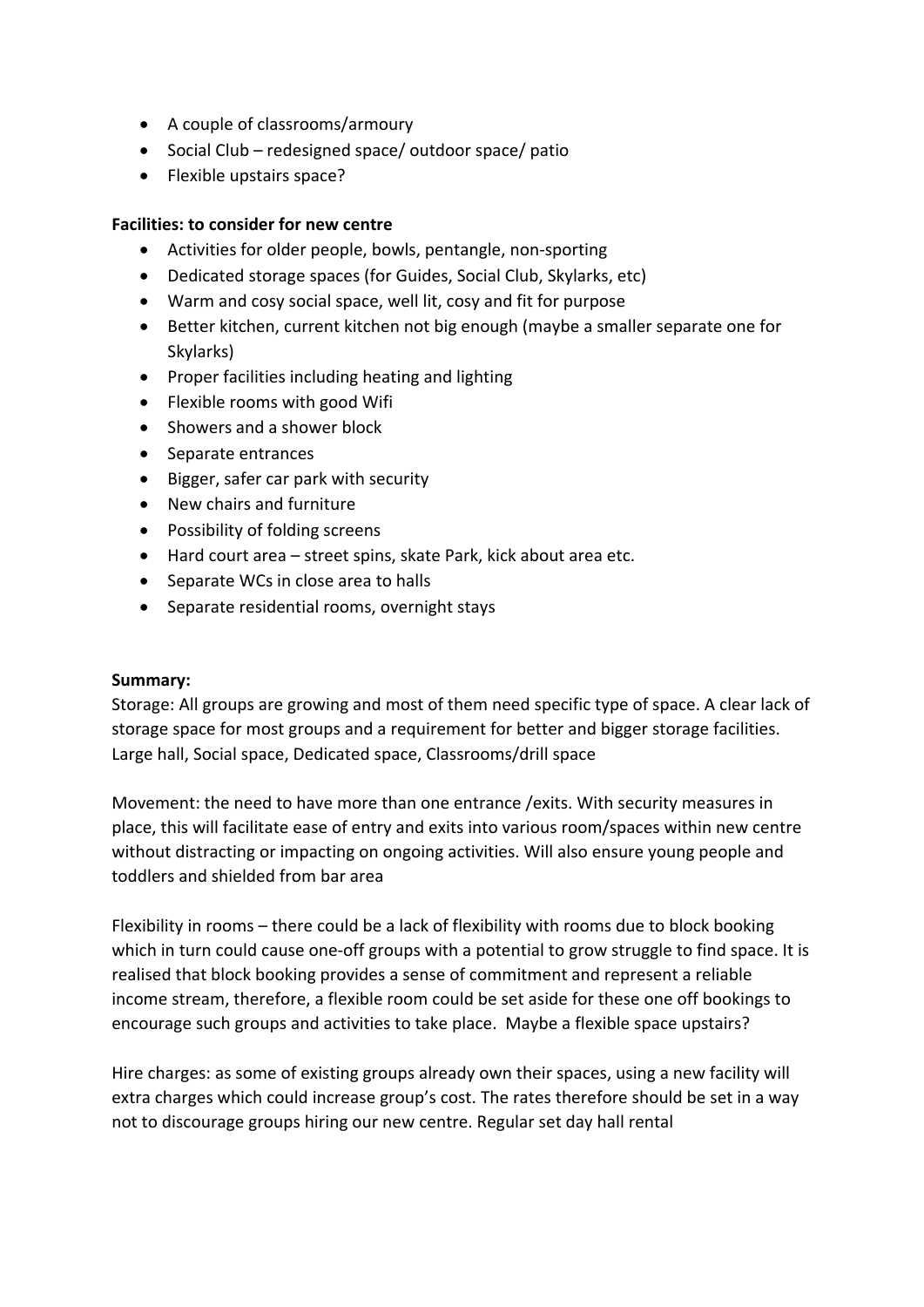**Question: Are there any constraints on the activities at present and how might improved community facilities at the Village Centre address the constraints identified?**

#### **Constraints**

- Preschool limited space and storage space, currently turning people away. Also have limited hours as other users need space. And having to pack away all the time
- *Brownies – storage and kitchen – 25 (and leaders) - Cover Slinfold, Warnham, Broadbridge Heath – need leader*
- Sea cadets Lack storage space, heating is a problem. Need armoury, drill hall, and office
- Older Persons forum Lack of a day centre in the parish. Older people no day centre St John runs once a month – limited due to space. Definitely a need in the village – Wednesday lunch time – good kitchen facilities and leader and good rates of hall hire
- St Johns –70 persons/ per monthly lunch, could be run weekly. In 3 years it has grown from 20 – 70. Could double numbers if space is sorted – space a constraint and lack of volunteers/ leaders
- Colliding and obstructing uses
- Alcohol should be out of sight. Young people's activities/ sessions taking place with alcohol in sight
- Confidentiality Sea cadets cannot share office due to confidential nature of files. Skylarks will also have to have all records kept on site.
- Scout Hut need to have IT equipment, storage and also some leaders. The VC hall is too big to use.

#### **Suggested measures on identified constraints above**

- Skylarks Preschool would benefit from expansion with good storage, own space with new kitchen, secured outside space, entrance and outdoor play area and storing all records on site. Own space mean longer operating hours.
- Sea cadets they could compliment the youth club. Would benefit from more storage space, keep their rates low, will require a dedicated office due to confidential nature.
- Older Persons forum Could a day centre be explored to take place in the redeveloped centre. Can nursing home offer something?
- St Johns c. Splinter group would require volunteers to run and a good kitchen.
- Medium rooms with a kitchen, to use the new centre will depend on the rates for hire as own current venue
- It will be good to have different uses that are happening at the same time not colliding or obstructing others, good soundproofing and separate entrances for different functions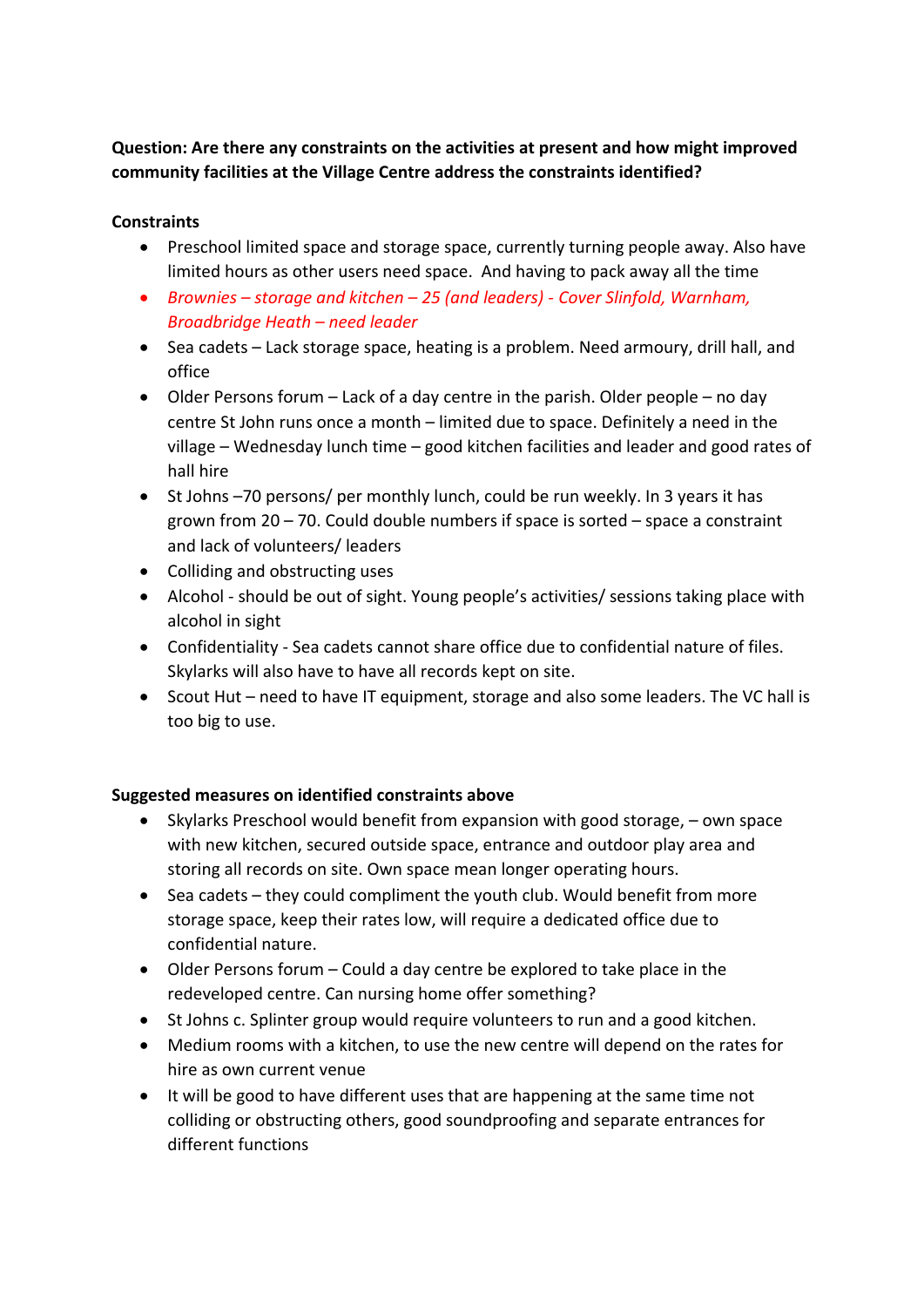- Bar facilities needs to be kept separate e.g. partitions, possibly 2 toilet facilities one away from bar so young people in the centre for their activities do not pass through there.
- Scout Hut to use CV, smaller rooms needed (ongoing events/social events would need a small hall)
- *Sea Cadets or Scout Hut - Process of negotiation for facilities to be used by other groups – heating efficiency needs improving*.

### **Other general suggestions**

- **Robust building** with different room sizes/convertible rooms, suitable for multi uses. Ball games, Sound proof doors, Stage and curtains, consider ceiling height. (Turners Hill example)
- **Meeting rooms for AGMs** boardroom size, maybe suitable for small business users
- **Community GP outreach facilities** need disabled access, parking, small quiet rooms with sinks, buggy storage spaces, flexible enough for other similar users to hire it as well.
- **Hire rates**: Hall hire rates will be key if to be hired by study groups to help keep overheads and rates low.
- **Conflict of interests** being smart enough for weddings but useable by youth groups etc.
- **Licensing**  Scout hut/St Johns does lots of parties. Licensing a problem for some events – commercial implications
- **Cricket club** good outdoor facilities, good toilet/ disabled facilities, lack good location
- **Current Village Centre** has good location and parking, very dark poor lighting (pedestrian access in the dark is not safe) Sunday mornings – cyclists make it difficult, Buggies vs cars, Kitchens not great and toilets need improvement. Big hall needs moveable partition

**Question: How can existing community buildings/facilities compliment rather than compete with each other? What other buildings/facilities are available locally and what are their potential advantages over the present Broadbridge Heath buildings/facilities**

#### **Summary of Comments**

#### **Initially identified all community buildings/facilities in BBH**

Village Centre, School, Cricket (Tennis, Stoolball), Pavilion, Scout Hut, Church Hall, Leisure Centre and to be provided the Neighbourhood Centre and Football Pavilion.

## **How can existing community buildings/facilities in BBH compliment rather than compete with each other?**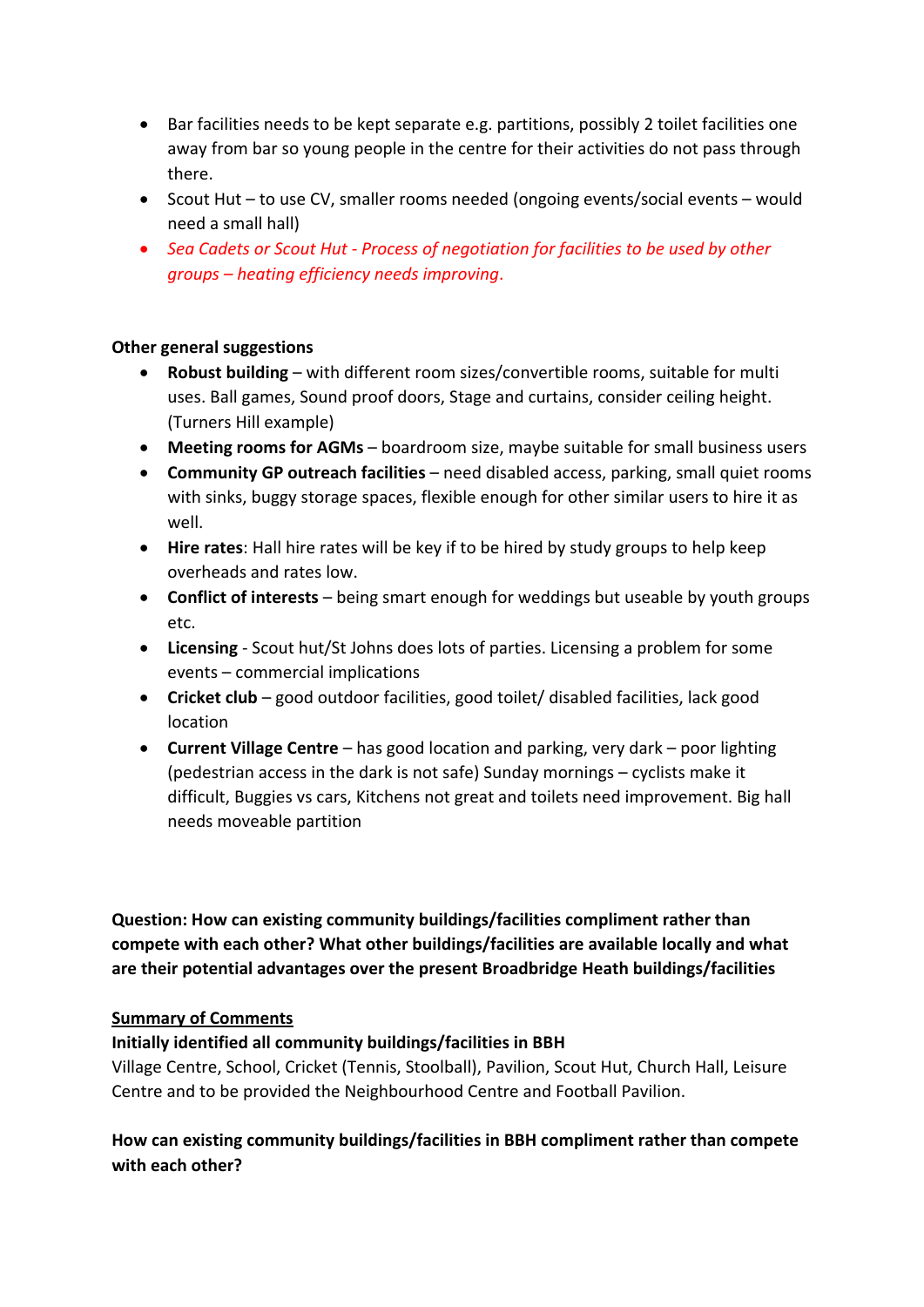It was identified that there was a severe shortage of rooms/buildings to hire, not just in BBH but in the surrounding villages and in Horsham and, therefore, it was generally considered that competing with each other was not an issue. Any additional facilities available for hire in the village would be welcome. The Village Centre and Scout Hut are fully booked most of the time and they regularly receive enquiries for hires that cannot be accommodated, particularly for regular slots. Ad hoc bookings were easier to fit in. This was confirmed by hirers who had trouble finding facilities available to hire.

### **Potential advantages other available buildings have over the present Village Centre**

- Other buildings offer small and medium size meeting rooms/a variety of room sizes under one roof. The large hall in the VC is ideal for some users (playgroup, brownies etc.) but too big for others. It was considered that it would be a shame to lose this large hall as it complements other buildings that only have smaller rooms and use the VC when they are putting on big functions. It was suggested that sound proof partitions be considered to subdivide the hall. Flexible space is key.
- Toilets integral to hall/room and not open for general public use as at the VC. This causes safeguarding issues for play group, brownies etc.
- Separate entrances, not open so that anyone can wander in. Sharing the entrance with the VC Social Club is considered a disadvantage.
- Storage. Other buildings have better storage facilities. Some current users of the VC identified this as a major problem.
- Better/larger kitchen facilities (including a large fridge and a commercial size cooker) that can cope with bulk catering and group cooking exercises.
- Safe hard standing outdoor space. Currently a small thin strip at the side of the VC is used by the playgroup. Other groups need a larger area for marching, kicking a ball around etc. A covered outdoor area would be useful for some groups.
- NB An offsite kick about area is to be provided by s106 money from the new development and it has been suggested by the PC that this is positioned close to the VC.
- Stage. It was suggested that other buildings locally generated a lot of hires as they have a fixed, 'proper stage' with curtains.
- Better bar facilities. Other buildings have a better, more accessible bar for use for parties, concerts etc. The bar at the VC is run by the Social Club and was considered by some to be restrictive and difficult to use.
- Generally, other facilities are considered to be more modern, in better condition and have better heating.

#### **Potential advantages of VC over other available buildings.**

Central location. The VC is sometimes used by other groups who have their own facilities on the perimeter of the village as it is more central and convenient for villagers. Large hall not offered in other buildings in the village.